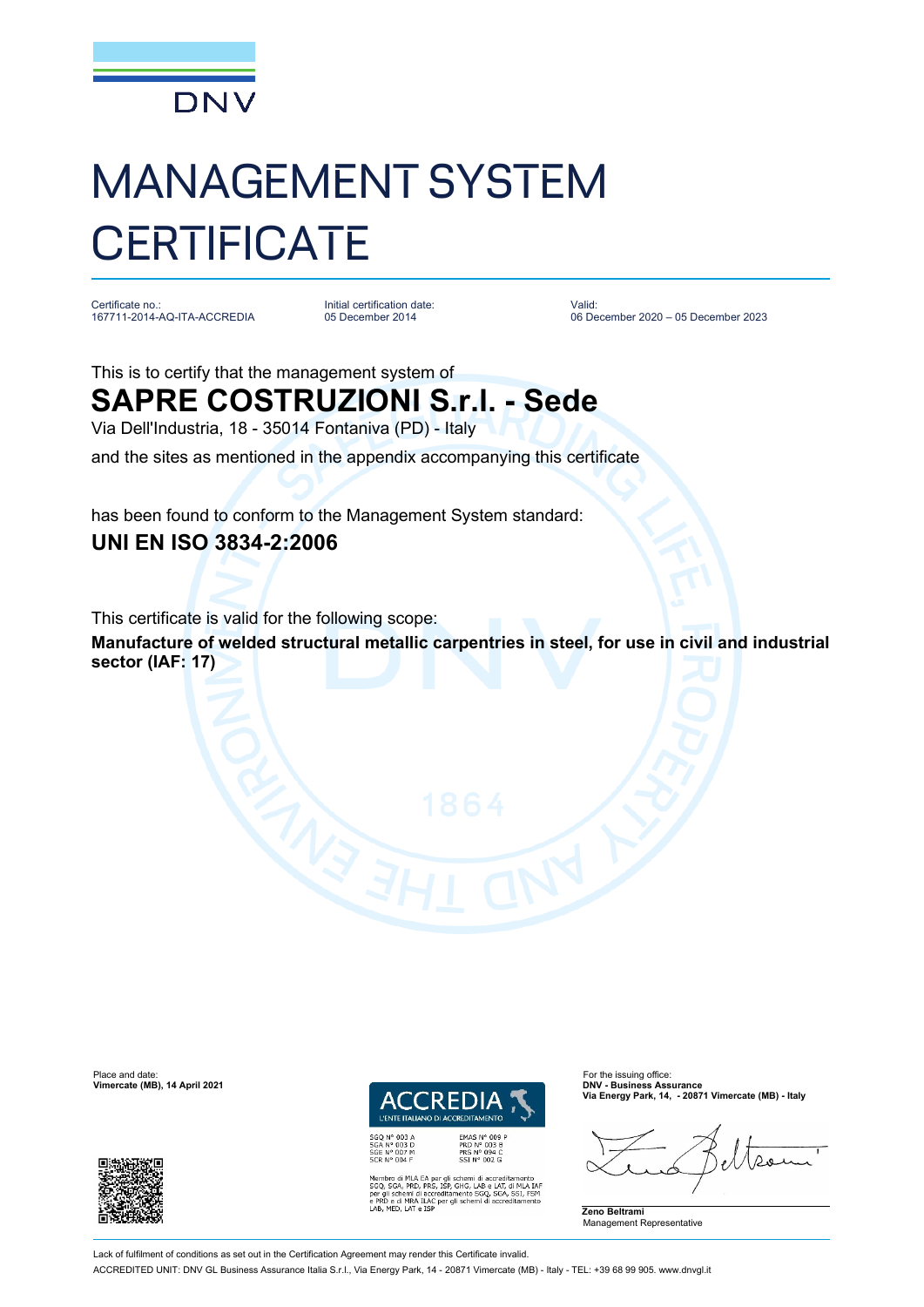

Certificate no.: 167711-2014-AQ-ITA-ACCREDIA Place and date: Vimercate (MB), 14 April 2021

## **Appendix to Certificate**

#### **SAPRE COSTRUZIONI S.r.l. - Sede**

Locations included in the certification are as follows:

| <b>Site Name</b>                | <b>Site Address</b>                                      | <b>Site Scope</b>  |
|---------------------------------|----------------------------------------------------------|--------------------|
| SAPRE COSTRUZIONI S.r.I. - Sede | Via Dell'Industria, 18 - 35014 Fontaniva<br>(PD) - Italy | Reference to scope |
| SAPRE COSTRUZIONI S.r.I. - Sito | Via Veneto, 21 - 35043 Monselice (PD) -<br>Italy         | Reference to scope |